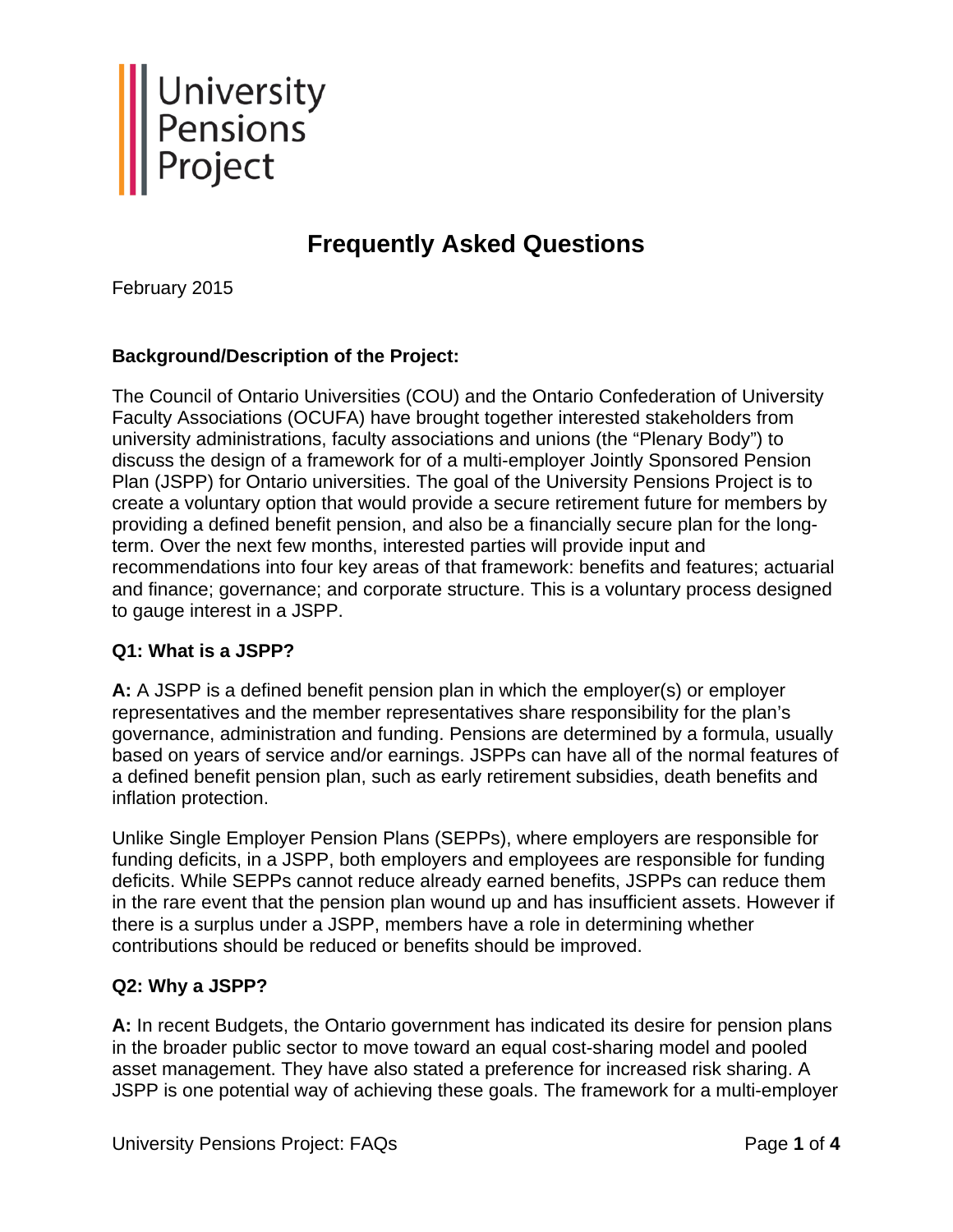JSPP for Ontario universities is being drafted with the assumption that the Ontario government would grant it an exemption from current solvency funding valuation and payment requirements.

Proponents of the JSPP model view the JSPP's joint governance and decision-making attributes as providing greater transparency and accountability for plan beneficiaries. Because responsibility for funding is joint, both employers and members share in the benefit of any surplus and the risk of any shortfalls.

# **Q3: How will the JSPP be funded?**

**A:** The financial health of a pension plan is determined by a funding valuation. The funding valuation determines the required contribution rate. The two types of valuations are:

- 1. "Going Concern:" compares the plan's assets and liabilities on the valuation date, assuming that the plan continues indefinitely. The plan's actuary can apply professional judgment in developing the actuarial basis (e.g. when employees will retire, how much the pension fund will earn); and
- 2. "Solvency:" compares the plan's assets and liabilities on the valuation date, assuming that the plan winds up on the valuation date. Solvency liabilities are based on actuarial assumptions set in the law and on the current market conditions, which are currently at historic lows.

At present, University SEPPs are required to fund on both a going concern and solvency basis. From a solvency valuation standpoint, some university plans will, in the coming years, have to make large payments to the plans; these solvency special payments will put pressure on financial resources. If institutions do not have to redirect financial resources to solvency payments, they will have more funds to deal with goingconcern payments and for core activities.

In 2011, the Province permanently exempted certain JSPPs from the requirement to fund on a solvency basis. The framework for this project is being drafted with the understanding that the JSPP would be funded on a going concern basis only, and would be exempt from current solvency funding valuation and payment requirements. But it is important to note that no commitment regarding a potential exemption has been provided by the government at this point.

#### **Q4: Is this a necessary exercise? Haven't stock markets rebounded to compensate for any losses plans experienced in the economic downturn?**

**A:** Stock market returns have been improving since 2008-09, although they still haven't fully recovered. In addition to the slow recovery, interest rates have fallen in this period. Low interest rates are generally not good for pension plans because they cause plan solvency liabilities to be higher and future pension fund returns are subsequently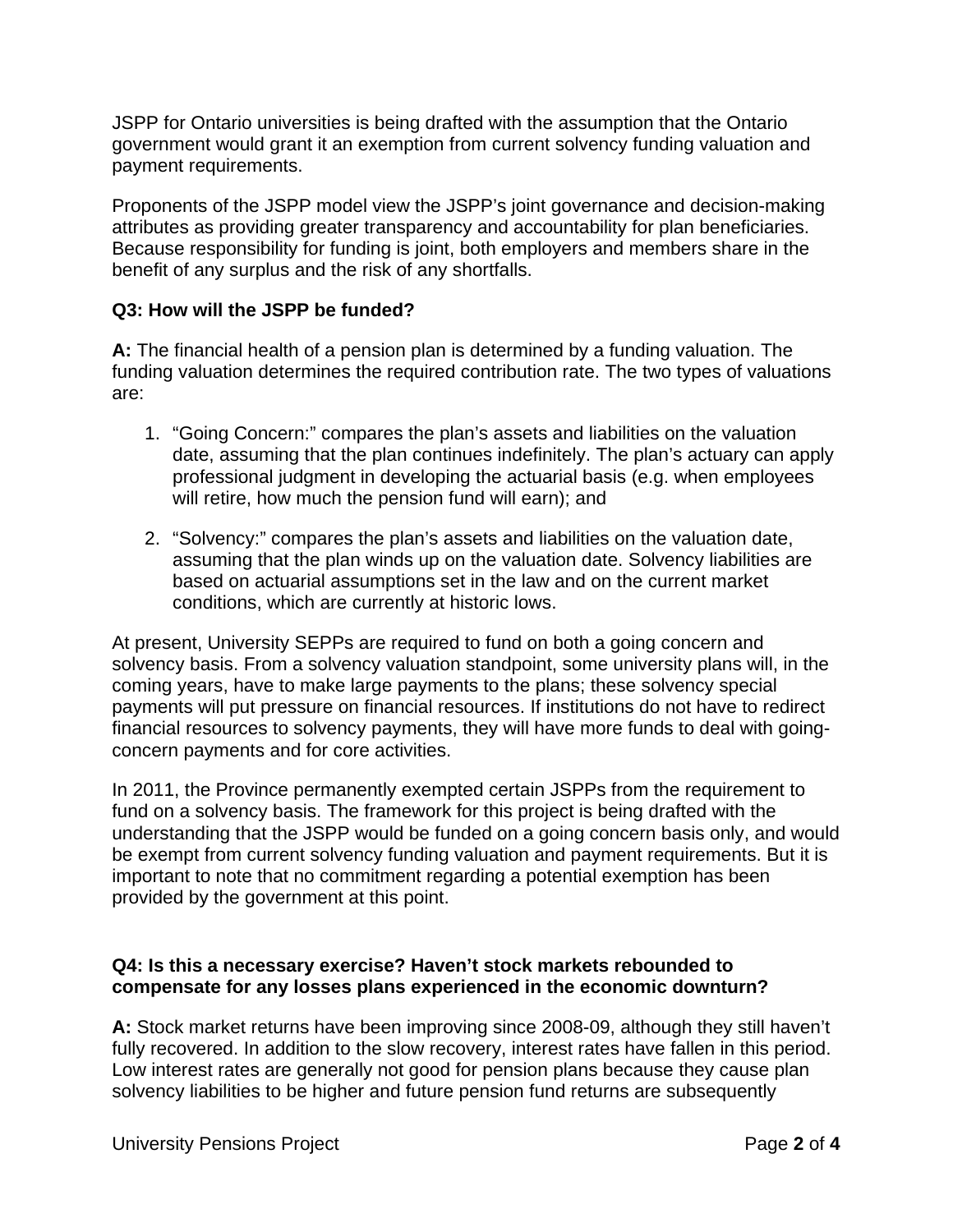expected to be lower. Pension plans around the world – even those that were thought to be secure – are still trying to recover from the downturn. Similarly, some university pension plans are still facing large going-concern and solvency payments that put a strain on university operating budgets. Canadians are also living longer, which places additional pressure on pension plans.

# **Q5: Why don't individual plans just join an existing JSPP, like CAAT?**

**A:** Individual plans are free to explore all options, including joining existing JSPPs, such as CAAT, as well as any other options. The goal of this project is to provide a framework for an additional option – a JSPP for Ontario universities designed with the input of interested parties, including broad consultation with stakeholders through the sector.

# **Q6: Why are two organizations without a direct stake in collective bargaining discussing this rather than the employers and employee groups?**

**A:** Employer and employee groups share common concerns about the future security of university pension plans in Ontario. COU and OCUFA's members have given their organizations a mandate to bring together interested representatives to explore options for a draft JSPP framework for Ontario universities. These representatives are from employer and employee groups that have early interests in this option and have joined a plenary body to provide input and feedback on design. The framework for an Ontario university plan would be available for the consideration of plan members and plan sponsors of existing pension plans through normal institutional processes, including collective bargaining.

# **Q7: How will this affect current collective bargaining?**

**A:** All participants in the project respect the collective bargaining process. At the end of the process, institutions, unions, faculty associations and other employee groups would consider whether they are interested in moving forward with the JSPP framework. Entry into any plan developed through this process would be voluntary and need to be agreed to at the institutional level and negotiated through normal institutional processes, including collective bargaining. As well, there will be prescribed consent requirements under legislation/regulation.

# **Q8: Will employees be on the hook for past deficits if their union decides to join the plan?**

**A:** Funding of existing deficits that are currently the responsibility of the university will remain the responsibility of the university.

One of the design principles of this project is that the JSPP will be fully funded on inception. As a separate project, COU is looking at ways to allow the universities to fund existing going concern deficits outside the new plan. Proposed draft regulations specify that in a JSPP, responsibility between plan sponsors (employees and employers) will be shared with regard to any future funding deficits, as well as any new deficits that may